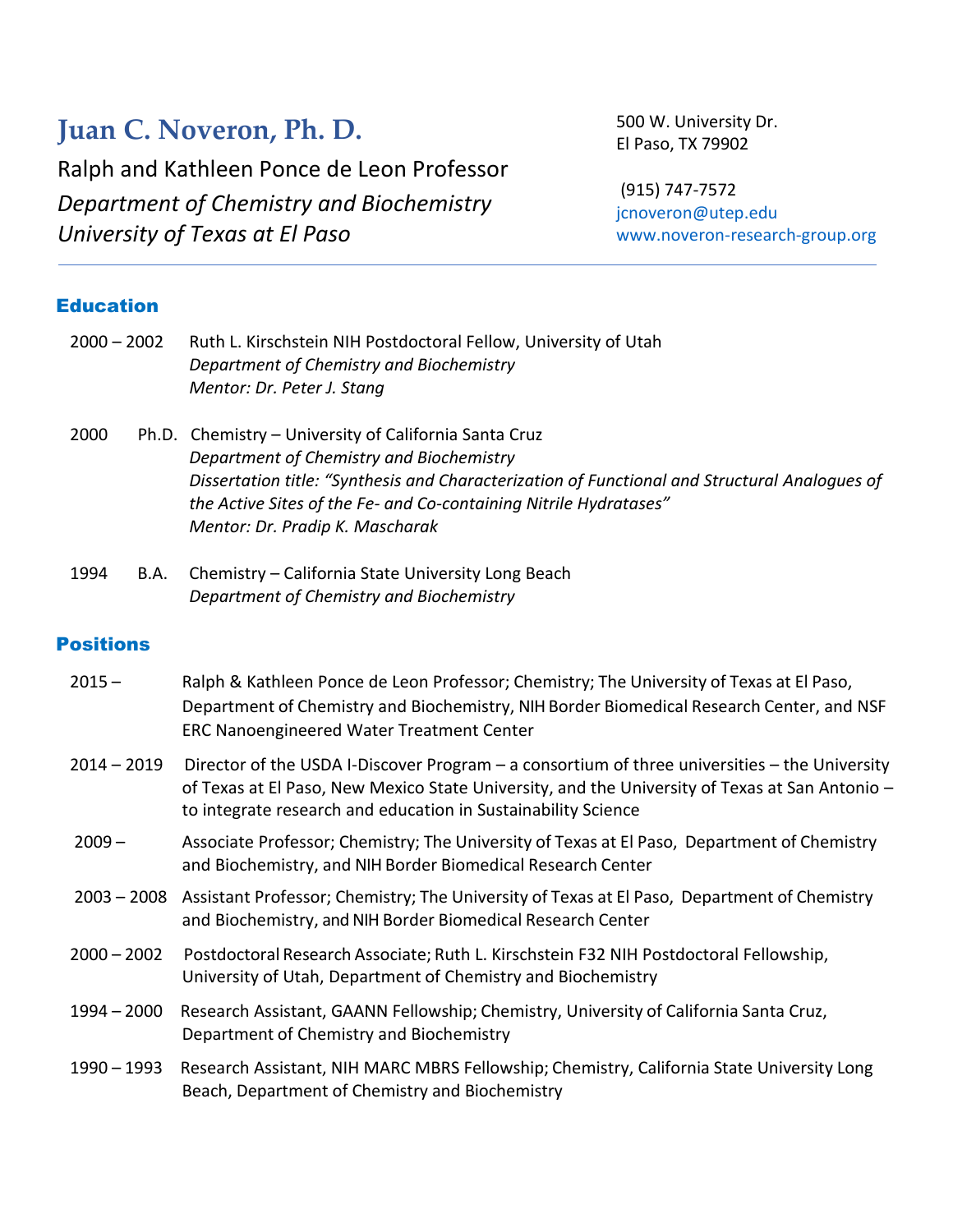#### **Honors**

- 2015 Ralph & Kathleen Ponce de Leon Professorship
- 2015 Inducted as Life-fellow to the University of Texas System Academy of Distinguished Teachers
- 2013 COURI Faculty Mentor Award
- 2009 University of Texas System Regents' Outstanding Teaching Award
- 2008 National Science Foundation CAREER Award
- 2001 Ruth L. Kirschstein NIH Postdoctoral Fellowship Award
- 1998 Distinguished Service Award, University of California Santa Cruz
- 1992 NIH MARC MBRS Undergraduate Fellowship

#### **Grants**

| $2020 - 2025$ | ΡI    | \$250,000    | National Institute of Food and Agriculture |
|---------------|-------|--------------|--------------------------------------------|
| $2020 - 2025$ | Co-PI | \$36,000,000 | National Science Foundation - FRC          |
| $2015 - 2020$ | Co-PI | \$2,000,000  | National Institute of Food and Agriculture |
| $2014 - 2019$ | PI    | \$1,000,000  | National Institute of Food and Agriculture |
| $2013 - 2016$ | Co-PI | \$2,000,000  | National Science Foundation - MRI          |
| $2012 - 2017$ | Co-PI | \$5,000,000  | National Science Foundation - PREM         |
| $2012 - 2015$ | Co-PI | \$500,000    | National Science Foundation – MRI          |
| $2008 - 2013$ | PI    | \$568,000    | National Science Foundation - CAREER       |
| $2007 - 2012$ | Co-PI | \$2,000,000  | National Science Foundation – DUF          |
| $2007 - 2008$ | PI    | \$50,000     | National Science Foundation – SGER         |
| $2007 - 2009$ | PI    | \$35,000     | Petroleum Research Foundation              |
| $2006 - 2008$ | PI    | \$30,000     | Coldwell Foundation                        |
| $2001 - 2003$ | PI    | \$68,000     | National Institute of Health - F32         |
| $1997 - 2000$ | ΡI    | \$50,000     | Department of Education - GAANN            |

#### **Publications**

#### PUBLICATIONS (70), PATENTS (3), PROVISIONAL DISCLOUSURES (7), PRESENTATIONS (179)

#### *Peer-reviewed Publications*

- (70) Ahsan, M. A.; He, T.; Eid, K.; Abdullah, A. M.; Curry, M. L.; Du, A.; Puente Santiago, A. R.; Echegoyen, L.; Noveron, J. C. Tuning the Intermolecular Electron Transfer of Low-Dimensional and Metal-Free BCN/C60 Electrocatalysts via Interfacial Defects for Efficient Hydrogen and Oxygen Electrochemistry. *Journal of the American Chemical Society,* **2021**. DOI[:10.1021/jacs.0c12386](https://doi.org/10.1021/jacs.0c12386)
- (69) Sultana, K. A.; Islam, T.; Silva, J. A.; Turley, R. S.; Hernandez-Viezcas, J. A.; Gardea-Torresdey, J. L.; Noveron, J. C. Sustainable synthesis of zinc oxide nanoparticles for photocatalytic degradation of organic pollutant and generation of hydroxyl radical. *Journal of Molecular Liquids* **2020**, 112931. DOI[:10.1016/j.molliq.2020.112931](https://doi.org/10.1016/j.molliq.2020.112931)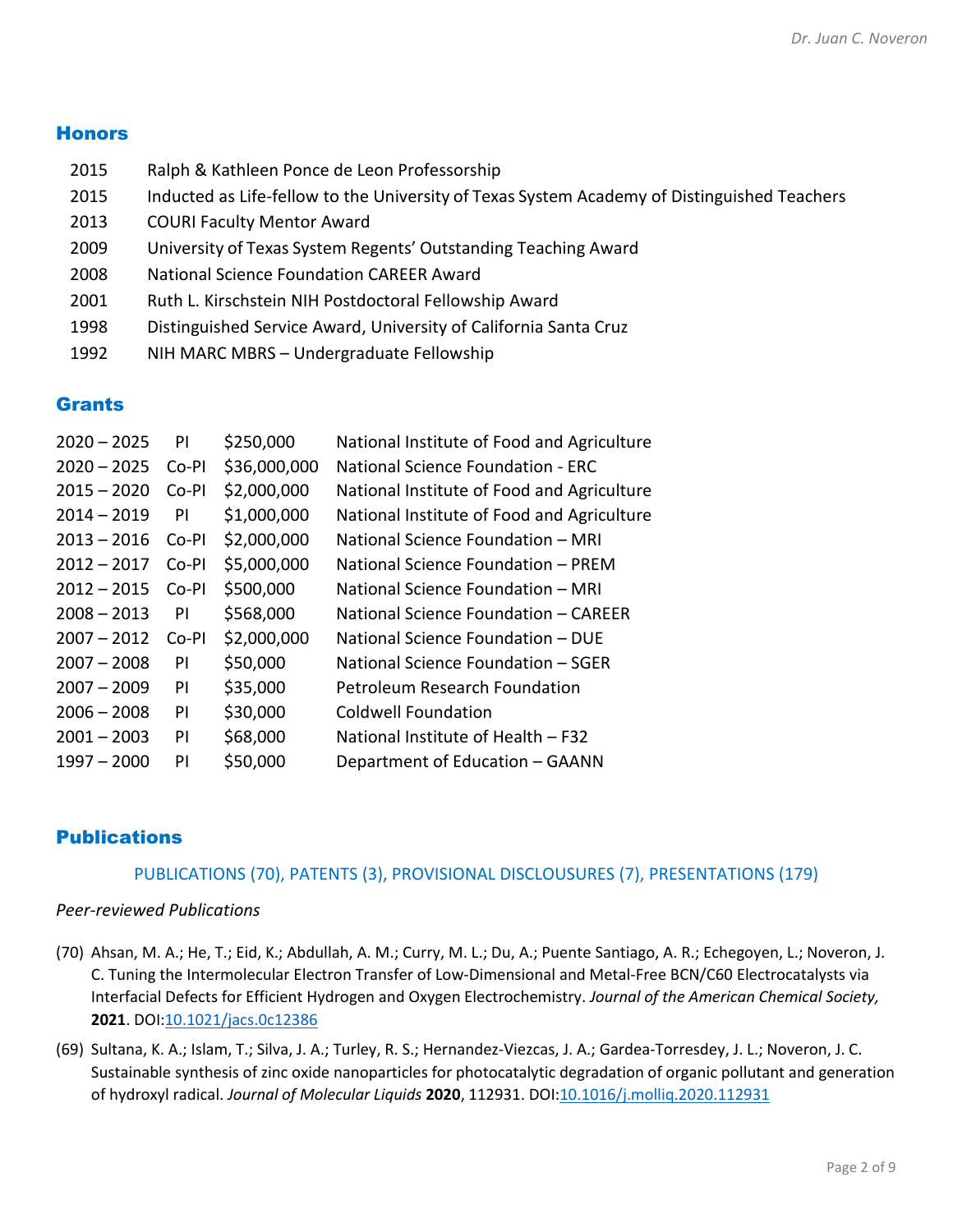- (68) Díaz-Moreno, C. A.; Khanal, N.; Macías, A. H.; Noveron, J.; López, J. A. Structural and second harmonic generation properties of nanogel of niobium oxide nanoparticles. *Materials Chemistry and Physics* **2020**, *255*, 123579. DOI[:10.1016/j.matchemphys.2020.123579](https://doi.org/10.1016/j.matchemphys.2020.123579)
- (67) Cleetus, C. M.; Alvarez Primo, F.; Fregoso, G.; Lalitha Raveendran, N.; Noveron, J. C.; Spencer, C. T.; Ramana, C. V.; Joddar, B. Alginate Hydrogels with Embedded ZnO Nanoparticles for Wound Healing Therapy. *International Journal of Nanomedicine* **2020**, *15*, 5097-5111. DOI[:10.2147/IJN.S255937](https://doi.org/10.2147/IJN.S255937)
- (66) Breister, A. M.; Imam, M. A.; Zhou, Z.; Ahsan, M. A.; Noveron, J. C.; Anantharaman, K.; Prabhakar, P. Soil microbiomes mediate degradation of vinyl ester-based polymer composites. *Nature Communications Materials* **2020**, *1*, 1-15. DOI[:10.1038/s43246-020-00102-1](https://doi.org/10.1038/s43246-020-00102-1)
- (65) Barrera, L. A.; Escobosa, A. C.; Nevarez, A.; Ahsan, M. A.; Alsaihati, L. S.; Noveron, J. C. Nanoparticle-templated conversion of glucose to a high surface area biocarbon for the removal of organic pollutants in water. *Water Sci Technol* **2020**, *82*, 1370-1379. DOI[:10.2166/wst.2020.410](https://doi.org/10.2166/wst.2020.410)
- (64) Ahsan, M. A.; Santiago, A. R. P.; Sanad, M. F.; Weller, J. M.; Fernandez-Delgado, O.; Barrera, L. A.; Maturano-Rojas, V.; Alvarado-Tenorio, B.; Chan, C. K.; Noveron, J. C. Tissue paper-derived porous carbon encapsulated transition metal nanoparticles as advanced non-precious catalysts: Carbon-shell influence on the electrocatalytic behaviour. *Journal of Colloid and Interface Science* **2020**, *581*, 905-918. DOI[:10.1016/j.jcis.2020.08.012](https://doi.org/10.1016/j.jcis.2020.08.012)
- (63) Ahsan, M. A.; Santiago, A. R. P.; Rodriguez, A.; Maturano-Rojas, V.; Alvarado-Tenorio, B.; Bernal, R.; Noveron, J. C. Biomass-derived ultrathin carbon-shell coated iron nanoparticles as high-performance tri-functional HER, ORR and Fenton-like catalysts. *Journal of Cleaner Production* **2020**, *275*, 124141. DIO[:10.1016/j.jclepro.2020.124141](https://doi.org/10.1016/j.jclepro.2020.124141)
- (62) Ahsan, M. A.; Santiago, A. R. P.; Nair, A. N.; Weller, J. M.; Sanad, M. F.; Valles-Rosales, D. J.; Chan, C. K.; Sreenivasan, S.; Noveron, J. C. Metal-Organic frameworks-derived multifunctional carbon encapsulated metallic nanocatalysts for catalytic peroxymonosulfate activation and electrochemical hydrogen generation. *Molecular Catalysis* **2020**, *498*, 111241. DOI[:10.1016/j.mcat.2020.111241](https://doi.org/10.1016/j.mcat.2020.111241)
- (61) Ahsan, M. A.; Puente Santiago, A. R.; Hong, Y.; Zhang, N.; Cano, M.; Rodriguez-Castellon, E.; Echegoyen, L.; Sreenivasan, S. T.; Noveron, J. C. Tuning of Trifunctional NiCu Bimetallic Nanoparticles Confined in a Porous Carbon Network with Surface Composition and Local Structural Distortions for the Electrocatalytic Oxygen Reduction, Oxygen and Hydrogen Evolution Reactions. *Journal of the American Chemical Society* **2020**, *142*, 14688-14701. DOI[:10.1021/jacs.0c06960](https://doi.org/10.1021/jacs.0c06960)
- (60) Ahsan, M. A.; Jabbari, V.; Imam, M. A.; Castro, E.; Kim, H.; Curry, M. L.; Valles-Rosales, D. J.; Noveron, J. C. Nanoscale nickel metal organic framework decorated over graphene oxide and carbon nanotubes for water remediation. *Sci Total Environ* **2020**, *698*, 134214. DOI[:10.1016/j.scitotenv.2019.134214](https://doi.org/10.1016/j.scitotenv.2019.134214)
- (59) Ahsan, M. A.; Imam, M. A.; Santiago, A. R. P.; Rodriguez, A.; Alvarado-Tenorio, B.; Bernal, R.; Luque, R.; Noveron, J. C. Spent tea leaves templated synthesis of highly active and durable cobalt-based trifunctional versatile electrocatalysts for hydrogen and oxygen evolution and oxygen reduction reactions. *Green Chemistry* **2020**, *22*, 6967-6980. DOI[:10.1039/D0GC02155E](https://doi.org/10.1039/D0GC02155E)
- (58) Kim, H.; Manriquez, L. C. D.; Islam, M. T.; Chavez, L. A.; Regis, J. E.; Ahsan, M. A.; Noveron, J. C.; Tseng, T.-L. B.; Lin, Y. 3D printing of polyvinylidene fluoride/photopolymer resin blends for piezoelectric pressure sensing application using the stereolithography technique. *MRS Communications* **2019**, *9*, 1115-1123. DOI[:10.1557/mrc.2019.109](https://doi.org/10.1557/mrc.2019.109)
- (57) Islam, M. T.; Sultana, K. A.; Noveron, J. C. Borohydride-free catalytic reduction of organic pollutants by platinum nanoparticles supported on cellulose fibers. *Journal of Molecular Liquids* **2019**, *296*, 111988. DOI[:10.1016/j.molliq.2019.111988](https://doi.org/10.1016/j.molliq.2019.111988)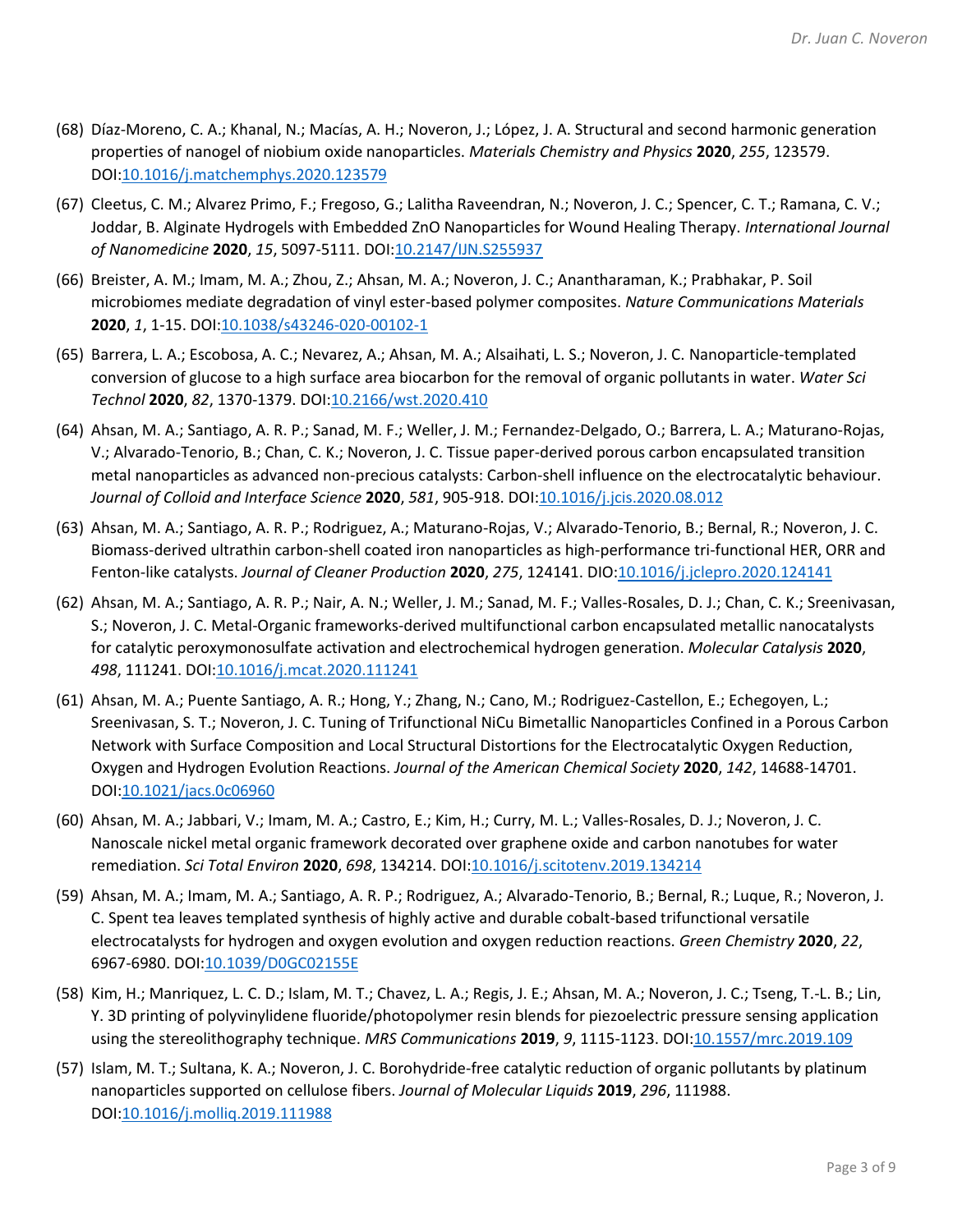- (56) Islam, M. T.; Rosales, J. A.; Saenz-Arana, R.; Ghadimi, S. J.; Noveron, J. C. Rapid synthesis of ultrasmall platinum nanoparticles supported on macroporous cellulose fibers for catalysis. *Nanoscale Advances* **2019**, *1*, 2953-2964. DOI[:10.1039/C9NA00124G](https://doi.org/10.1039/C9NA00124G)
- (55) Islam, M. T.; Rosales, J.; Saenz-Arana, R.; Arrieta, R.; Kim, H.; Sultana, K. A.; Lin, Y.; Villagran, D.; Noveron, J. C. Synthesis of high surface area transition metal sponges and their catalytic properties. *New Journal of Chemistry* **2019**, *43*, 10045-10055. DOI[:10.1039/C9NJ02096A](https://doi.org/10.1039/C9NJ02096A)
- (54) Islam, M. T.; Hyder, A. G.; Saenz-Arana, R.; Hernandez, C.; Guinto, T.; Ahsan, M. A.; Alvarado-Tenorio, B.; Noveron, J. C. Removal of methylene blue and tetracycline from water using peanut shell derived adsorbent prepared by sulfuric acid flux. *Journal of Environmental Chemical Engineering* **2019**, *7*, 102816. DOI[:10.1016/j.jece.2018.102816](https://doi.org/10.1016/j.jece.2018.102816)
- (53) Islam, M. T.; Dominguez, A.; Alvarado-Tenorio, B.; Bernal, R. A.; Montes, M. O.; Noveron, J. C. Sucrose-Mediated Fast Synthesis of Zinc Oxide Nanoparticles for the Photocatalytic Degradation of Organic Pollutants in Water. *ACS Omega* **2019**, *4*, 6560-6572. DOI[:10.1021/acsomega.9b00023](https://doi.org/10.1021/acsomega.9b00023)
- (52) Barrera, L. A.; Escobosa, A. C.; Nevarez, A.; Dominguez, N.; Bañuelos, J. L.; Westerhoff, P.; Noveron, J. C. TiO2 carbon nanoporous composites prepared via ZnO nanoparticle-templated carbonization of glucose adsorb and photodegrade organic pollutants in water. *Journal of Water Process Engineering* **2019**, *28*, 331-338. DOI[:10.1016/j.jwpe.2019.02.007](https://doi.org/10.1016/j.jwpe.2019.02.007)
- (51) Ahsan, M. A.; Jabbari, V.; El-Gendy, A. A.; Curry, M. L.; Noveron, J. C. Ultrafast catalytic reduction of environmental pollutants in water via MOF-derived magnetic Ni and Cu nanoparticles encapsulated in porous carbon. *Applied Surface Science* **2019**, *497*, 143608. DOI[:10.1016/j.apsusc.2019.143608](https://doi.org/10.1016/j.apsusc.2019.143608)
- (50) Ahsan, M. A.; Fernandez-Delgado, O.; Deemer, E.; Wang, H.; El-Gendy, A. A.; Curry, M. L.; Noveron, J. C. Carbonization of Co-BDC MOF results in magnetic C@ Co nanoparticles that catalyze the reduction of methyl orange and 4-nitrophenol in water. *Journal of Molecular Liquids* **2019**, *290*, 111059. DOI[:10.1016/j.molliq.2019.111059](https://doi.org/10.1016/j.molliq.2019.111059)
- (49) Ahsan, M. A.; Deemer, E.; Fernandez-Delgado, O.; Wang, H.; Curry, M. L.; El-Gendy, A. A.; Noveron, J. C. Fe nanoparticles encapsulated in MOF-derived carbon for the reduction of 4-nitrophenol and methyl orange in water. *Catalysis Communications* **2019**, *130*, 105753. DOI[:10.1016/j.catcom.2019.105753](https://doi.org/10.1016/j.catcom.2019.105753)
- (48) Pardo, A.; Garcia, H.; Ramirez, P.; Carrillo-Alvarado, M. A.; Krishna, K. S.; Dominguez, N.; Islam, M. T.; Wang, H.; Noveron, J. C. Self-regenerating photocatalytic hydrogel for the adsorption and decomposition of methylene blue and antibiotics in water. *Environmental technology & innovation* **2018**, *11*, 321-327. DOI[:10.1016/j.eti.2018.06.005](https://doi.org/10.1016/j.eti.2018.06.005)
- (47) Islam, M. T.; Saenz-Arana, R.; Wang, H.; Bernal, R.; Noveron, J. C. Green synthesis of gold, silver, platinum, and palladium nanoparticles reduced and stabilized by sodium rhodizonate and their catalytic reduction of 4 nitrophenol and methyl orange. *New Journal of Chemistry* **2018**, *42*, 6472-6478. DOI[:10.1039/C8NJ01223G](https://doi.org/10.1039/C8NJ01223G)
- (46) Islam, M. T.; Saenz-Arana, R.; Hernandez, C.; Guinto, T.; Ahsan, M. A.; Kim, H.; Lin, Y.; Alvarado-Tenorio, B.; Noveron, J. C. Adsorption of methylene blue and tetracycline onto biomass-based material prepared by sulfuric acid reflux. *RSC advances* **2018**, *8*, 32545-32557. DOI[:10.1039/C8RA05395B](https://doi.org/10.1039/C8RA05395B)
- (45) Islam, M. T.; Saenz-Arana, R.; Hernandez, C.; Guinto, T.; Ahsan, M. A.; Bragg, D. T.; Wang, H.; Alvarado-Tenorio, B.; Noveron, J. C. Conversion of waste tire rubber into a high-capacity adsorbent for the removal of methylene blue, methyl orange, and tetracycline from water. *Journal of Environmental Chemical Engineering* **2018**, *6*, 3070-3082. DOI[:10.1016/j.jece.2018.04.058](https://doi.org/10.1016/j.jece.2018.04.058)
- (44) Islam, M. T.; Jing, H.; Yang, T.; Zubia, E.; Goos, A. G.; Bernal, R. A.; Botez, C. E.; Narayan, M.; Chan, C. K.; Noveron, J. C. Fullerene stabilized gold nanoparticles supported on titanium dioxide for enhanced photocatalytic degradation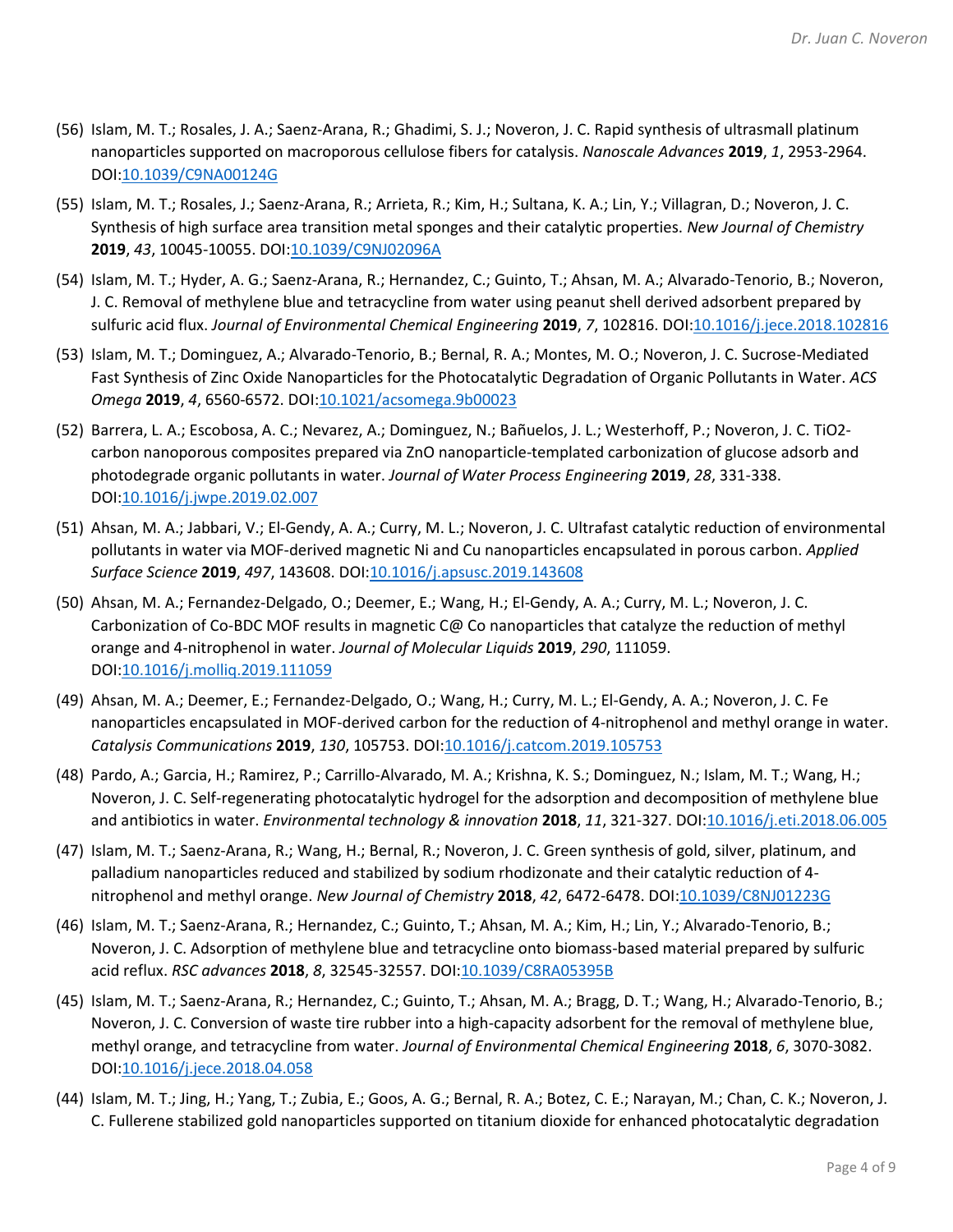of methyl orange and catalytic reduction of 4-nitrophenol. *Journal of environmental chemical engineering* **2018**, *6*, 3827-3836. DOI[:10.1016/j.jece.2018.05.032](https://doi.org/10.1016/j.jece.2018.05.032)

- (43) Dominguez, N.; Torres, B.; Barrera, L. A.; Rincon, J. E.; Lin, Y.; Chianelli, R. R.; Ahsan, M. A.; Noveron, J. C. Bimetallic CoMoS composite anchored to biocarbon fibers as a high-capacity anode for Li-ion batteries. *ACS omega* **2018**, *3*, 10243-10249. DOI[:10.1021/acsomega.8b00654](https://doi.org/10.1021/acsomega.8b00654)
- (42) Barrera, L. A.; Escobosa, A. C.; Alsaihati, L. S.; Noveron, J. C. Conducting a Low-Waste Iodine Clock Experiment on Filter Paper To Discern the Rate Law. *Journal of Chemical Education* **2018**, *96*, 165-168. DOI[:10.1021/acs.jchemed.8b00458](https://doi.org/10.1021/acs.jchemed.8b00458)
- (41) Arroyo, I. Z.; Gomez, C.; Alarcon, H.; Jimenez, A.; Pardo, A.; Montano, G.; Armijos, R. X.; Noveron, J. C. Alkyl Length Effects on the DNA Transport Properties of Cu (II) and Zn(II) Metallovesicles: An In Vitro and In Vivo Study. *J Drug Deliv* **2018**, *2018*, 2851579. DOI[:10.1155/2018/2851579](https://doi.org/10.1155/2018/2851579)
- (40) Ahsan, M. A.; Jabbari, V.; Islam, M. T.; Kim, H.; Hernandez-Viezcas, J. A.; Lin, Y.; Díaz-Moreno, C. A.; Lopez, J.; Gardea-Torresdey, J.; Noveron, J. C. Green synthesis of a highly efficient biosorbent for organic, pharmaceutical, and heavy metal pollutants removal: Engineering surface chemistry of polymeric biomass of spent coffee waste. *Journal of Water Process Engineering* **2018**, *25*, 309-319. DO[I:10.1016/j.jwpe.2018.08.005](https://doi.org/10.1016/j.jwpe.2018.08.005)
- (39) Ahsan, M. A.; Islam, M. T.; Imam, M. A.; Hyder, A. G.; Jabbari, V.; Dominguez, N.; Noveron, J. C. Biosorption of bisphenol A and sulfamethoxazole from water using sulfonated coffee waste: Isotherm, kinetic and thermodynamic studies. *Journal of environmental chemical engineering* **2018**, *6*, 6602-6611. DOI[:10.1016/j.jece.2018.10.004](https://doi.org/10.1016/j.jece.2018.10.004)
- (38) Ahsan, M. A.; Islam, M. T.; Hernandez, C.; Kim, H.; Lin, Y.; Curry, M. L.; Gardea-Torresdey, J.; Noveron, J. C. Adsorptive removal of sulfamethoxazole and bisphenol A from contaminated water using functionalized carbonaceous material derived from tea leaves. *Journal of environmental chemical engineering* **2018**, *6*, 4215-4225. DOI[:10.1016/j.jece.2018.06.022](https://doi.org/10.1016/j.jece.2018.06.022)
- (37) Ahsan, M. A.; Islam, M. T.; Hernandez, C.; Castro, E.; Katla, S. K.; Kim, H.; Lin, Y.; Curry, M. L.; Gardea-Torresdey, J.; Noveron, J. C. Biomass conversion of saw dust to a functionalized carbonaceous materials for the removal of Tetracycline, Sulfamethoxazole and Bisphenol A from water. *Journal of environmental chemical engineering* **2018**, *6*, 4329-4338. DOI[:10.1016/j.jece.2018.06.040](https://doi.org/10.1016/j.jece.2018.06.040)
- (36) Padilla, J.; Melendez, J.; Barrera, L.A.; Wu, Y.; Ventura, K.; M. Veleta, J.; Islam, Md; A. Chavez, C.; Sai, K.K.; Villagran, D.; Noveron, J.C. High dispersions of carbon nanotubes on cotton-cellulose benzoate fibers with enhanced electrochemical generation of reactive oxygen species in water. *J. Environ. Chem. Eng*., **2018**, *6*, 1027 - 1032. DOI[:10.1016/j.jece.2017.12.02](https://doi.org/10.1016/j.jece.2017.12.002)
- (35) Islam, M.T.; Hernandez, C.; Ahsan, M.A.; Pardo, A.; Wang, H.; Noveron, J.C. Sulfonated resorcinol- formaldehyde microspheres as high-capacity regenerable adsorbent for the removal of organic dyes from water. *J. Environ. Chem. Eng*., **2017**, *5*, 5270 - 5279. DOI[:10.1016/j.jece.2017.10.003](https://doi.org/10.1016/j.jece.2017.10.003)
- (34) Islam, M. T., Dominguez, N., Ahsan, Md A., Dominguez-Cisneros, H., Noveron, J.C. Sodium rhodizonate induced formation of gold nanoparticles supported on cellulose fibers for catalytic reduction of 4-nitrophenol and organic dyes. *J. Environ. Chem. Eng.*, **2017**, 5, 4185 - 4193. DOI[:10.1016/j.jece.2017.08.017](https://doi.org/10.1016/j.jece.2017.08.017)
- (33) Tasnim, N., Nair, B.G., Sai Krishna, K., Kalagara, S., Narayan, M., Noveron, J.C., Joddar, B. Frontiers in Nanotherapeutics. Springer, **2017**. ISBN [978-981-10-3283-7](https://www.springer.com/gp/book/9789811032820)
- (32) Hoejin K.; Torres, F.; Islam, Md; Md Didarul; A. Chavez, L.; A. Garcia R., Carlos; R. Wilburn, Bethany; M. Stewart, C.; C. Noveron, J.C.; Tseng, B.; Lin, Y. Increased piezoelectric response in functional nanocomposites through multiwall carbon nanotube interface and fused-deposition modeling three-dimensional printing. *Materials Research Society Communications*. **2017**, *7*, 960 - 966. DOI[:10.1557/mrc.2017.126](https://doi.org/10.1557/mrc.2017.126)
- (31) Kim, H.; Shuvo, M. A. I.; Karim, H.; Noveron, J.C.; Tseng, T.; Lin, Y. Synthesis and characterization of CeO2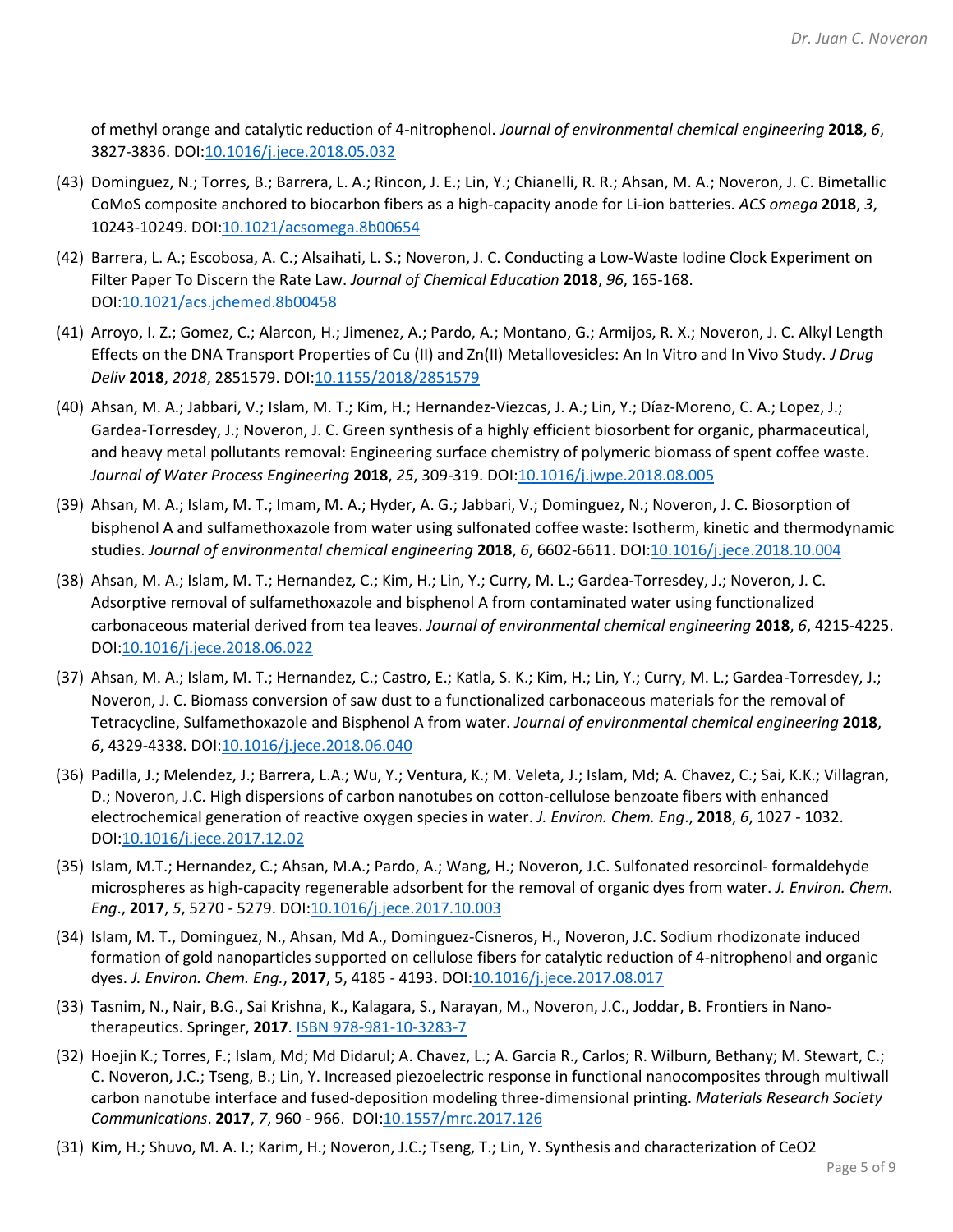nanoparticles on porous carbon for Li-ion battery. *Materials Research Society Advances*, **2017**, 3299 – 3307. DOI: [10.1557/adv.2017.443](https://doi.org/10.1557/adv.2017.443)

- (30) Kim, H.; Shuvo, M. A. I.; Karim, H.; Nandasiri, M. I.; Schwarz, A.M.; Vijayakumar, A. M. S.; Noveron, J.C.; Tseng, T.; Lin, Y. Porous Carbon/CeO2 Nanoparticles Hybrid Material for High- Capacity Super-Capacitors. *Materials Research Society Advances*, **2017**, 2471 - 2480. DOI: [10.1557/adv.2017.420](https://doi.org/10.1557/adv.2017.420)
- (29) Pal, S.; Islam, T.; Moore, J.T., Reyes, J.; Pardo, A.; Varela-Ramirez, A.; Noveron, J.C. Self-assembly of a novel Cu(II) coordination complex forms metallo-vesicles that are able to transfect mammalian cells. *New Journal of Chem*istry, **2017**, *41*, 11230 - 11237. DOI[:10.1039/C7NJ02161E](https://doi.org/10.1039/C7NJ02161E)
- (28) Islam, Md. Tariqul, Padilla, J. E. Dominguez, N., Alvarado, D. C., Alam, Md S., Cooke, P., Tecklenburg, M.M. J., Noveron, J.C. Green synthesis of gold nanoparticles reduced and stabilized by squaric acid and supported on cellulose fibers for the catalytic reduction of 4- nitrophenol in water. *Royal Society of Chemistry Advances*, **2016**, 6, 91185 - 91191. DOI[:10.1039/C6RA17480A](https://doi.org/10.1039/C6RA17480A)
- (27) Islam, Md. T., Molugu, S. K.; Cooke, P. H.; Noveron, J.C. Fullerene stabilized gold nanoparticles. *New Journal of Chemistry*, **2015**, *39*, 5923 - 5926. DOI[:10.1039/C5NJ01367D](https://doi.org/10.1039/C5NJ01367D)
- (26) Karin, H.; Shuvo, M. A. I.; Islam, Md T.; Rodriguez, G.; Sandoval, A.; Nandasiri, M.; Schwarz, A.M.; Devaraj, A.; Noveron, J.C.; Lin, Y. Porous carbon/CeO2 composites for Li-ion battery application. *Smart Materials and Nondestructive Evaluation for Energy Systems Proc. SPIE 9439,* **2015**, 94390I-1 - 94390I-6. DOI[:10.1117/12.2084293](https://doi.org/10.1117/12.2084293)
- (25) Karin, H.; Shuvo, M. A. I.; Islam, Md T.; Rodriguez, G.; Sandoval, A.; Nandasiri, M.; Schwarz, A.M.; Devaraj, A.; Noveron, J.C.; Lin, Y. High-performance Porous Carbon/CeO2 Nanoparticles Hybrid Super-capacitors for Energy Storage. *Smart Materials and Nondestructive Evaluation for Energy Systems, Proc. SPIE* 9439, **2015**, 94390H1 - 94390H8. DOI[:10.1117/12.2084267](https://doi.org/10.1117/12.2084267)
- (24) Shuvo, M. A. I.; Rodriguez, G.; Islam, Md T.; Karim, H.; Ramabadran, N.; Noveron, J.; Lin, Y. Microwave exfoliated graphene oxide/TiO2 nanowire hybrid for high performance lithium ion battery. *Journal of Applied Physics*, **2015**, *118*, 125102-1 - 125102-5. DOI: 10.1063/1.4931380
- (23) Bugarin, A.; Martinez, L.;Cooke, P.; Islam, T.; Noveron, J. Solid-phase organic synthesis of 2- tridecanyl-1,4 naphthoquinone and2-tridecanyl-1,4-naphthodiol that form redox-active micelles and vesicles. *Bioorganic Chemistry,* **2014**, 56, 62 - 66. DOI[:10.1016/j.bioorg.2014.06.005](https://doi.org/10.1016/j.bioorg.2014.06.005)
- (22) Padilla, J.; Calderon, F.J.; Acosta-Martinez, V.; Pelt, S.V.; Gardner, T.; Baddock, M.; Zobeck, T.M.; Noveron, J.C. Diffuse-reflectance mid-infrared spectroscopy reveals chemical differences in soil organic matter carried in different size wind eroded sediments. *Aeolian Research*, **2014**, *15*, 193 – 201. DOI[:10.1016/j.aeolia.2014.06.003](https://doi.org/10.1016/j.aeolia.2014.06.003)
- (21) Pietraß, T., Campa- Cruz, I., Kombarakkaran, J., Suman, S. Atta, A.M.; Noveron, J. Hydrogen Physisorption in Cu(II) Metallacyles. *Journal of Physical Chemistry C*, **2010**, *114*, 21371 - 2137. DOI[:10.1021/jp104544r](https://doi.org/10.1021/jp104544r)
- (20) Summers, D.; Noveron J.C.; Basa, R.C Energy Transduction Inside Vesicles by Mineral Particles: Formation of NADH *ASC,* **2010** No. 1538, 5596. DOI: [2010LPICo1538.5596S](extension://mbcgpelmjnpfbdnkbebdlfjmeckpnhha/enhanced-reader.html?openApp&pdf=https%3A%2F%2Fwww.lpi.usra.edu%2Fmeetings%2Fabscicon2010%2Fpdf%2F5596.pdf)
- (19) Kombarakkaran, J.; Helgesen, M.; Shen, K.; Pietraß, T.; Noveron, J.C. Hydrogen Storage in Dinuclear Pt(II) Metallacycles. *International Journal of Hydrogen Energy*, **2009**, *34, 5704 – 5709*. DOI[:10.1016/j.ijhydene.2009.05.018](https://doi.org/10.1016/j.ijhydene.2009.05.018)
- (18) Summers, D.; Noveron J.C.; Basa, R.C Energy Transduction Inside of Amphiphilic Vesicles. *Origins of Life and Evolution of Biospheres,* **2009**; *39*, 127 – 140. DOI[: 10.1007/s11084-009-9160-y](https://doi.org/10.1007/s11084-009-9160-y)
- (17) Porta, B.; Khamsi, J.; Noveron, J.C. Metallomesogens: Supramolecular Design via Alkyl-rich Metal Complexes. *Current Org Chem*, **2008**, *12, 1298 - 1321*. DO[I:10.2174/138527208785909565](https://doi.org/10.2174/138527208785909565)
- (16) Mukherjee, Partha S.; Lopez, N. Arif, A. M.; Cervantes-Lee, F.; Noveron J.C. Single-crystal to single-crystal phase transitions of bis(*N*-phenylisonicotinamide) silver(I) nitrate reveal cooperativity properties in porous molecular materials. *Chemical Communications*, **2007**, 1433 - 1435. DOI: [10.1039/B616502H](https://doi.org/10.1039/B616502H)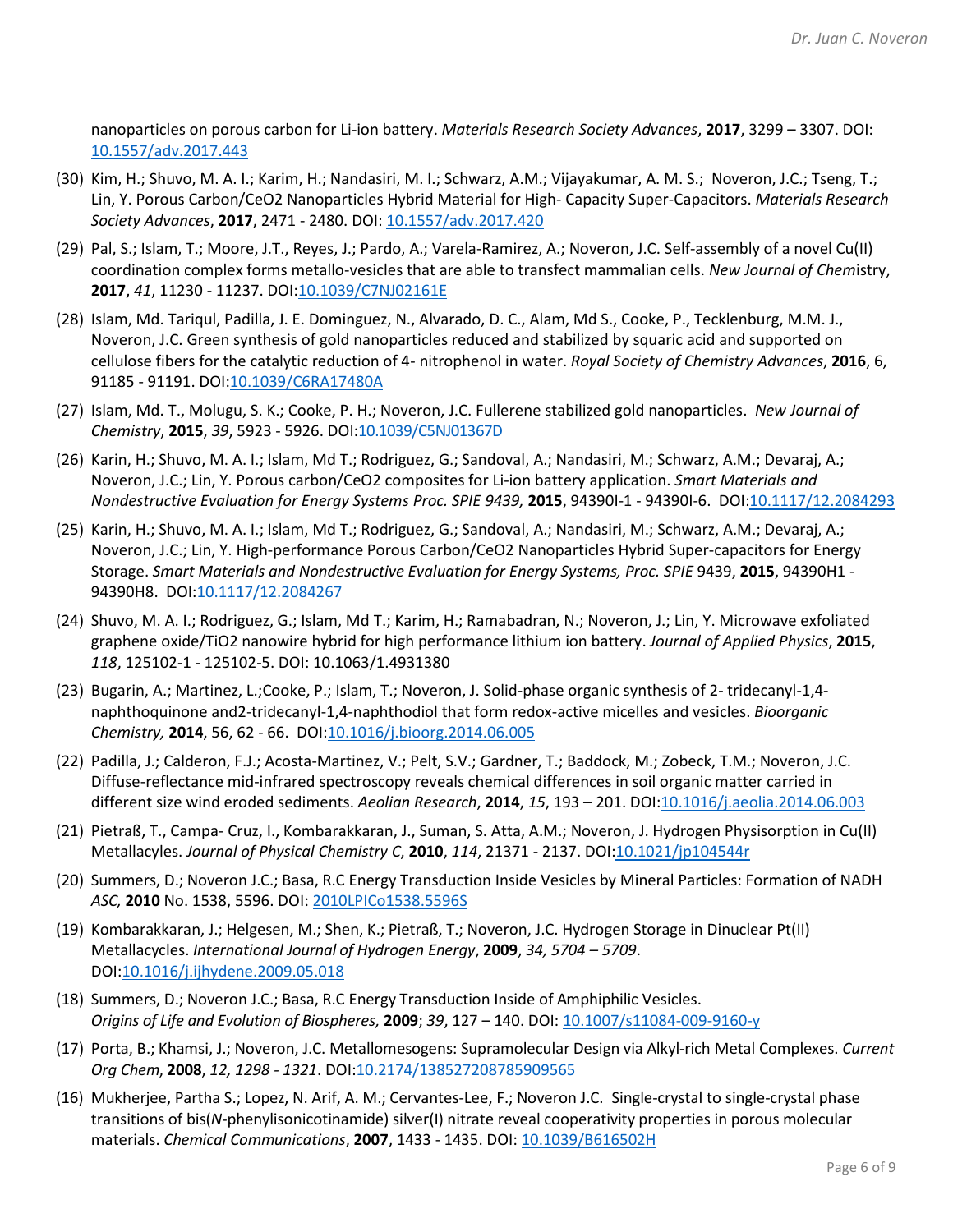- (15) Campa-Cruz, I.; Arzola, A.; Santiago, L.; Parson, J. G.; Varela-Ramirez, A.; Aguilera, R.; Noveron J.C. A novel class of metal-directed supramolecular DNA-delivery systems. *Chemical Communications*, **2007**, 2944 -2946. DOI: [10.1039/B703201C](https://doi.org/10.1039/B703201C)
- (14) Lopez, N.; Vos, T. E.; Arif, A. M.; Miller, J. S.; Noveron, J.C. Structure and Magnetic Properties of a Hydroxo-Bridged Copper(II) Distorted Cubane Stabilized via Supramolecular Hydrogen Bonding with an Ionic Hexafluoroacetylacetonate. *Inorg Chem,* **2006**; *45*, 4325 - 4327. DOI[:10.1021/ic060167e](https://doi.org/10.1021/ic060167e)
- (13) Chatterjee, B.; Noveron, J.C.; Resendiz, M.; Parker, D.; Cinke, M.; Nguyen, C. V.; Stang, P. J. Self-Assembly of Flexible Supramolecular Metallacyclic Ensembles: Structure and Sorption Properties of Their Nanoporous Crystalline Frameworks. *Journal of the American Chemical Society,* **2004,** *126*, 10645 - 10656. DOI[: 10.1021/ja0388919](https://doi.org/10.1021/ja0388919)
- (12) Resendiz, M.; Noveron, J. C.; Stang, P. J. A Self-assembled Supramolecular Optical Sensor for Ni(II), Cr(II), and Cd(II). *Organic Letters*, **2003**; *6*, 651 - 653. DOI: [10.1021/ol035587b](https://doi.org/10.1021/ol035587b)
- (11) Noveron, J.C.; Chatterjee, B.; Arif, A. M.; Stang, P. J. Thermally stable porous supramolecular frameworks based on the metal and π–π stacking directed self‐assembly of 2,6‐pyridyldicarboxylic acid bis‐4‐pyridylamide *Journal of Physical Organic Chemistry,* **2003**; *16*, 420 - 425. DOI[:10.1002/poc.604](https://doi.org/10.1002/poc.604)
- (10) Noveron, J.C.; Chatterjee, B.; Arif, A. M.; Stang, P. J. Optical Sensing of Small Hydroxyl-Containing Molecules in New Crystalline Lamellar Arrays of Co(II) and N-(4-Pyridyl)benzamide. *Chemistry of Materials,* **2003**; *15,* 372 – 374. DOI[:10.1021/cm025643n](https://doi.org/10.1021/cm025643n)
- (9) Tyler, L. A.; Noveron, J. C.; Olmstead, M. M.; Mascharak, P. K. Modulation of the pKa of Metal-Bound Water via Oxidation of Thiolato Sulfur in Model Complexes of Co(III) Containing Nitrile Hydratase:  Insight into Possible Effect of Cysteine Oxidation in Co−Nitrile Hydratase. *Inorganic Chemistry*, **2003**; *42,* 5751 - 5761. DO[I:10.1021/ic030088s](https://doi.org/10.1021/ic030088s)
- (8) Noveron, J.C.; Lah, M. S.; Del Sesto, R. E.; Arif, A. M.; Miller, J. S.; Stang, P. J. Engineering the Structure and Magnetic Properties of Crystalline Solids via the MetalDirected Self-Assembly of a Versatile Molecular Building Unit. *Journal of the American Chemical Society,* **2002**; *124*, 6613 - 6625. DOI: [10.1021/ja0200241](https://doi.org/10.1021/ja0200241)
- (7) Noveron, J.C.; Olmstead, M. M.; Mascharak, P. K. A Synthetic Analogue of the Active Site of Fe-containing Nitrile Hydratase with Carboxamido N and Thiolato S as Donors: Synthesis, Structure, and Reactivities. *Journal of the American Chemical Society*, **2001**; 123, 3247 - 3247. DOI[:10.1021/ja001253v](https://doi.org/10.1021/ja001253v)
- (6) Noveron, J.C.; Mascharak, P. K. A Functional Model of the O-O Bond Formation by the Oxygen Evolving Complex in Photosystem II. *Chemtracs Inorganic Chem*istry, **2000**; *13*, 326 - 330. [CCC 1431-9268](http://www.scopus.com/inward/record.url?scp=0033860669&partnerID=8YFLogxK)
- (5) Tyler, L. A.; Noveron, J. C.; Olmstead, M. M.; Mascharak, P. K. Co(III) Complexes with Coordinated Carboxamido Nitrogens and Thiolato Sulfurs as Models for Co-Containing Nitrile Hydratase and Their Conversion to the Corresponding Sulfinato Species *Inorganic Chemistry*, **2000**; *39*, 357 - 362. DOI[:10.1021/ic990794m](https://doi.org/10.1021/ic990794m)
- (4) Noveron, J.C.; Olmstead, M. M.; Mascharak, P. K. Co(III) Complexes with Carboxamido N and Thiolato S Donor Centers: Models for the Active Site of Co-Containing Nitrile Hydratases. *Journal of the American Chemical Society*, **1999**; *121*, 3553 - 3554. DOI[: 10.1021/ja9833523](https://doi.org/10.1021/ja9833523)
- (3) Tyler, L. A.; Noveron, J. C.; Olmstead, M. M.; Mascharak, P. K. Oxidation of Metal-Bound Thiolato Sulfur Centers in Fe(III) and Co(III) Complexes with Carboxamido Nitrogens and Thiolato Sulfurs as Donors: Relevance to the Active Sites of Nitrile Hydratases. *Inorganic Chemistry*, **1999**; 38, 616 – 617. DOI[:10.1021/ic980884b](https://doi.org/10.1021/ic980884b)
- (2) Noveron, J. C.; Herradora, R.; Olmstead M. M.; Mascharak, P. K. Low-spin iron(III) complexes with N,S coordination: syntheses, structures, and properties of bis(N-2-mercaptophenyl-2'-pyridylmethyleniminato)iron(III) tetraphenylborate and bis(N-2-mercapto-2-methylpropyl-2'-pyridylmethyleniminato)iron(III) tetraphenylborate. *Inorganic Chimica Acta*, **1999**; 285, 269 - 276. DOI: [10.1016/S0020-1693\(98\)00354-5](https://doi.org/10.1016/S0020-1693(98)00354-5)
- (1) Noveron, J.C.; Olmstead, M. M.; Mascharak, P. K. Effect of Carboxamido N Coordination to Iron on the Redox Potential of Low-Spin Non-Heme Iron Centers with N,S Coordination:  Relevance to the Iron Site of Nitrile Hydratase. *Inorganic Chemistry*, **1998**; 37, 1138 - 1139. DOI[:10.1021/ic971388a](https://doi.org/10.1021/ic971388a)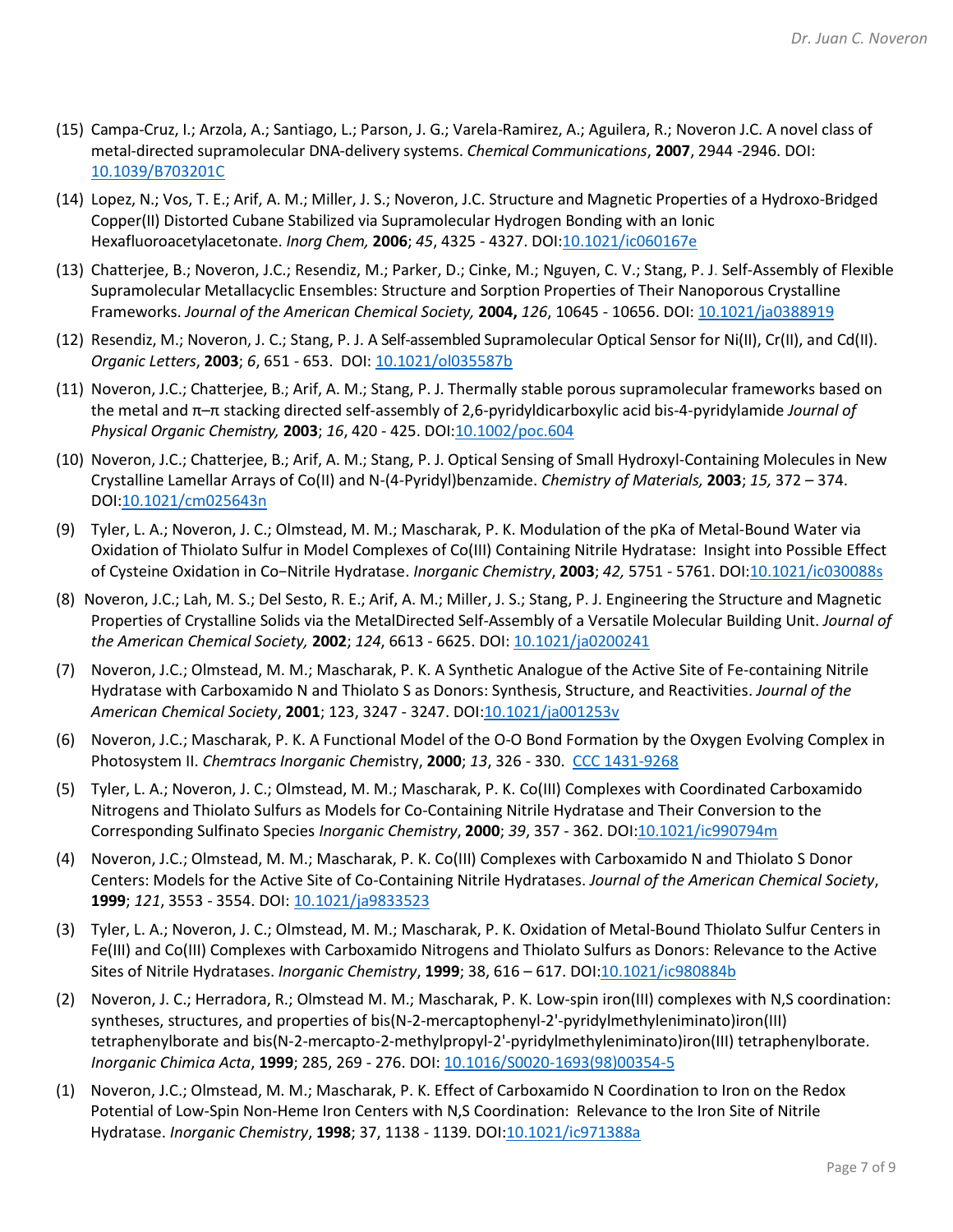*Patents*

- US Patent 16/690,820, **2020**, Photoresponsive polymer coated optical fibers for water treatment, PK Westerhoff, S Sinha, J Noveron
- US Patent 15/408,014 **2017**, Rapid Gene-sensor from Carbon Nanotubes and DNA. Noveron, J.C., Alarcon, H.
- US Patent 15/407,909 **2016**, Materials with Water-triggered Drug-release Properties. Noveron, J.C., Bahadorzadeh, S.

## Synergistic Activities

- UT System Appointment Life Fellow of the UT System Academy of Distinguished Teachers
- Co-director of the Peer-led Team Learning Program at UTEP
- Committees and Advisory Boards:
	- o Member of the Intellectual Property Committee for the University of Texas at El Paso
	- o Member of the Intellectual Property Committee for the NSF ERC NEWT Center
	- o Member of the Quality Enhancement Program Committee for the University of Texas at El Paso
	- o Member of the Advisory Board for the PBS KCOS-TV El Paso

## **Students**

#### *Doctoral*

Javier Hernandez, Chemistry – expected 2022 Kazi Sultana, Environmental Science and Engineering – expected 2022 Md. Ahsan Ariful, Chemistry – expected 2021 Luis A. Barrera, Chemistry, 2020 Md. Tariqul Islam, Chemistry, 2019 Noemi Dominguez, Materials Science and Engineering, 2019 Julio Padilla, Chemistry, 2016 Gabriel Gonzalez, Materials Science and Engineering (Co-advisor), 2014 Brenda Porta, Chemistry, 2011 Itzia Cruz, Materials Science and Engineering, 2008

#### *Masters*

Mauro Ruiz, Bioengineering, 2019 Paulina Quinones, Materials Science and Engineering, 2019 Hugo Alarcon, Chemistry, 2011 Luis Andujo, Chemistry, 2011 Bruce Saenz, Chemistry, 2011 Sarit Pal, Chemistry, 2013 Eric Valenzuela, 2011 Alejandro Arzola, Chemistry, 2011 Gabriel Gonzalez, Chemistry, 2010 Kranti K. Gorlamari, 2010 Robert Moreno, Chemistry, 2010